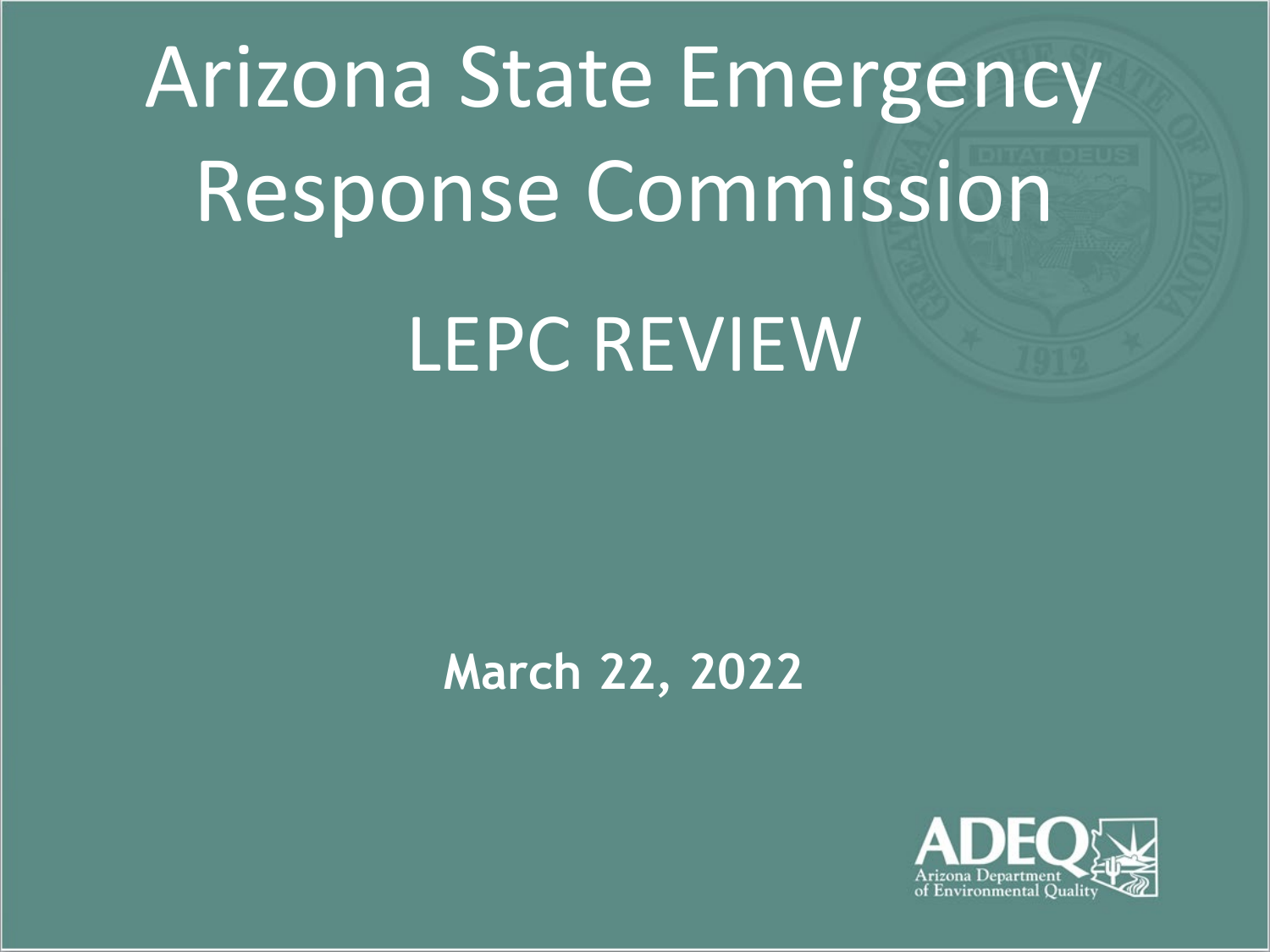#### LEPC – Compliance A.R.S. 49-124B



| <b>LEPC</b> | <b>In Compliance</b> | <b>Not in Compliance</b>                                                                                  | <b>Status</b>          | <b>Notes</b>                             |
|-------------|----------------------|-----------------------------------------------------------------------------------------------------------|------------------------|------------------------------------------|
| Apache      |                      | <b>Need Group III (Broadcast</b><br>Media)<br><b>Group IV (Community</b><br>Groups)                       | Working on recruitment | AZSERC staff will provide<br>assistance. |
| Cochise     |                      | Need Group I (Elected<br>Official)<br>Group III (Broadcast Media)                                         | Working on recruitment | AZSERC staff will provide<br>assistance. |
| Coconino    |                      | Need Group III (Broadcast<br>Media)<br>Group V (Owners Operators)                                         | Working on recruitment | AZSERC staff will provide<br>assistance. |
| Gila        | In Compliance        |                                                                                                           |                        |                                          |
| Graham      |                      |                                                                                                           | Pending AZSERC review  |                                          |
| Greenlee    |                      |                                                                                                           | Pending AZSERC review  |                                          |
| La Paz      |                      | Need Group III (Broadcast<br>Media)                                                                       | Working on recruitment | AZSERC staff will provide<br>assistance. |
| Maricopa    |                      | Need Group I (Elected<br>Official)<br>Group III (Broadcast Media)                                         | Working on recruitment | AZSERC staff will provide<br>assistance. |
| Mohave      |                      | Need Group I (Elected<br>Official)<br>Group III (Broadcast Media)<br><b>Group IV (Community</b><br>Group) | Working on recruitment | AZSERC staff will provide<br>assistance. |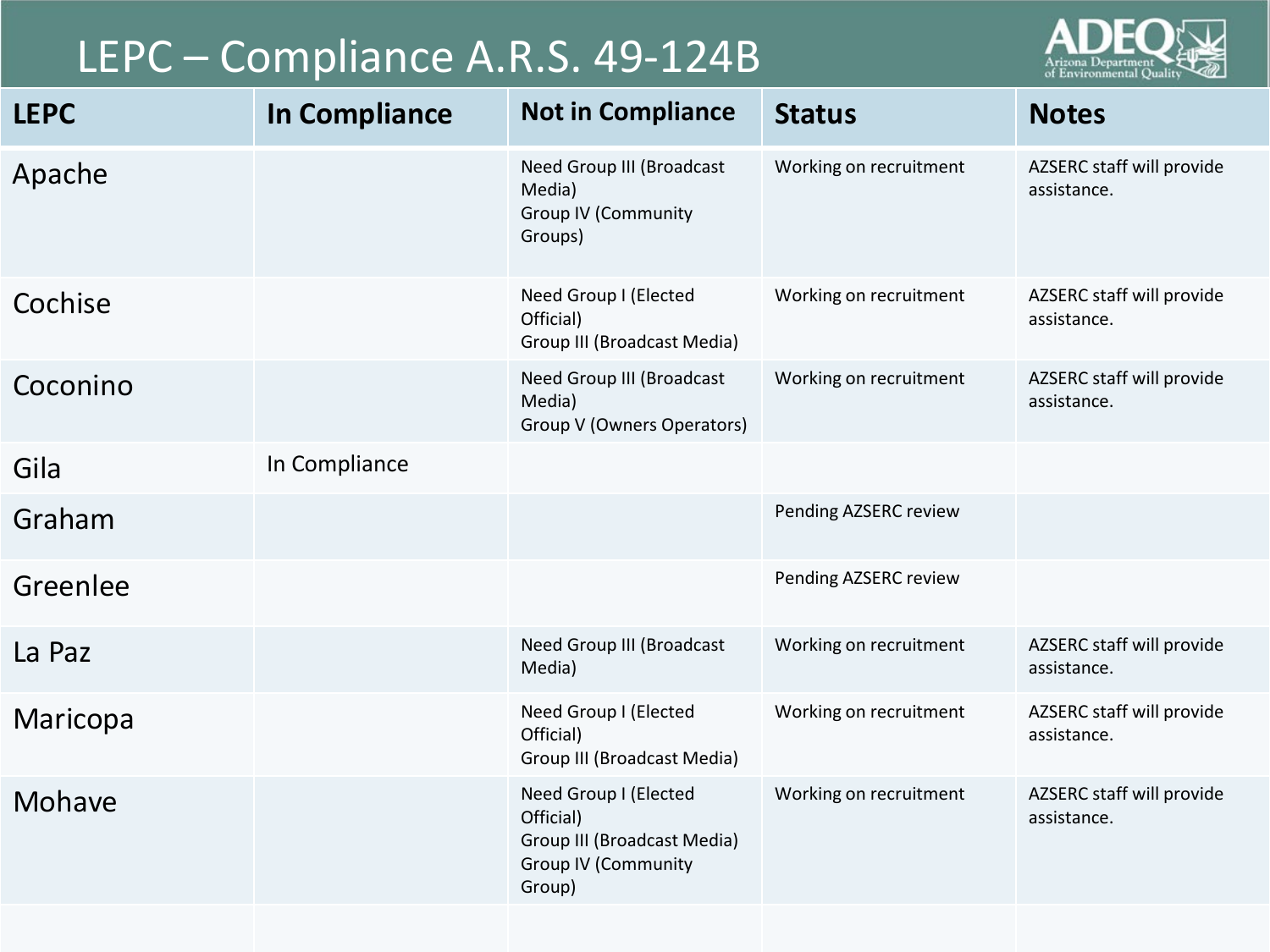#### LEPC – Compliance A.R.S. 49-124B



| <b>LEPC</b> | <b>In Compliance</b> | <b>Not in Compliance</b>                                                          | <b>Needed</b>          | <b>Notes</b>                             |
|-------------|----------------------|-----------------------------------------------------------------------------------|------------------------|------------------------------------------|
| Navajo      | In Compliance        |                                                                                   |                        |                                          |
| Pima        |                      | Need Group I (Elected<br>Official)<br><b>Group III (Broadcast Print</b><br>Media) | Working on recruitment | AZSERC staff will provide<br>assistance. |
| Pinal       | In Compliance        |                                                                                   |                        |                                          |
| Santa Cruz  |                      | Need Group V<br>(Owners Operators)                                                | Working on recruitment | AZSERC staff will provide<br>assistance. |
| Yavapai     | In Compliance        |                                                                                   |                        |                                          |
| Yuma        | In Compliance        |                                                                                   |                        |                                          |
|             |                      |                                                                                   |                        |                                          |
|             |                      |                                                                                   |                        |                                          |
|             |                      |                                                                                   |                        |                                          |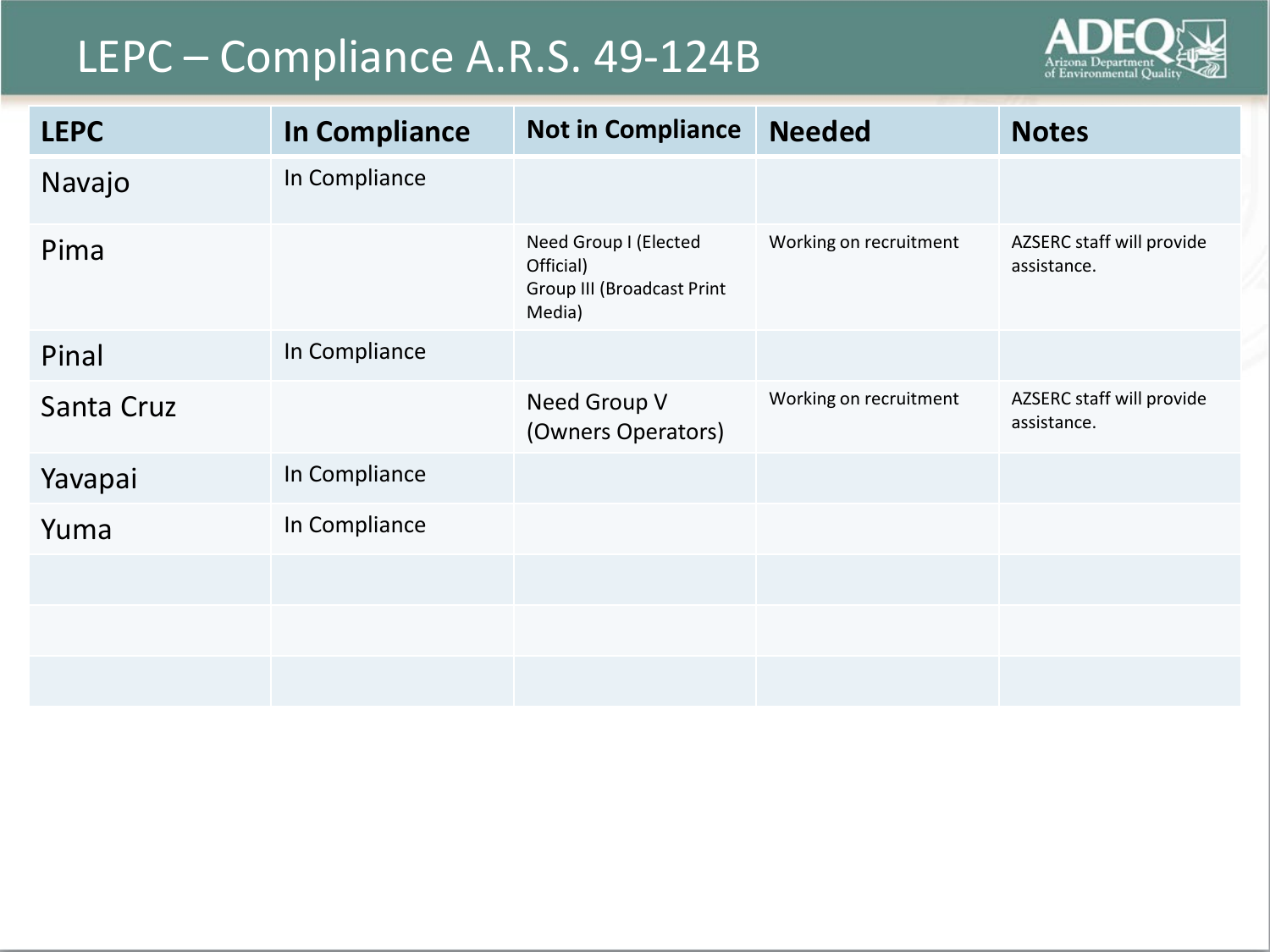#### LEPC Meeting Status 2022 Annually Minimum



| <b>LEPC</b>                  | 1 <sup>st</sup> Quarter    | 2 <sup>nd</sup> Quarter | 3rd Quarter | 4 <sup>th</sup> Quarter |
|------------------------------|----------------------------|-------------------------|-------------|-------------------------|
| Apache (Semi-Annually)       |                            |                         |             |                         |
| Cochise (Semi-Annually)      |                            |                         |             |                         |
| Coconino (quarterly)         | 1/12/2022                  |                         |             |                         |
| Gila (Semi-Annually)         |                            |                         |             |                         |
| Graham (Quarterly)           | Pending AZSERC             |                         |             |                         |
| Greenlee (Quarterly)         | Pending AZSERC             |                         |             |                         |
| La Paz (Annual)              | <b>Scheduled 3/30/2022</b> |                         |             |                         |
| Maricopa (Semi-<br>Annually) | 3/16/2022                  |                         |             |                         |
| Mohave (Quarterly)           | 3/17/2022                  |                         |             |                         |
| Navajo (Quarterly)           | 3/8/2022                   |                         |             |                         |
| Pima (Quarterly)             | 1/12/2022                  |                         |             |                         |
| Pinal (Quarterly)            | 2/3/2022                   |                         |             |                         |
|                              |                            |                         |             |                         |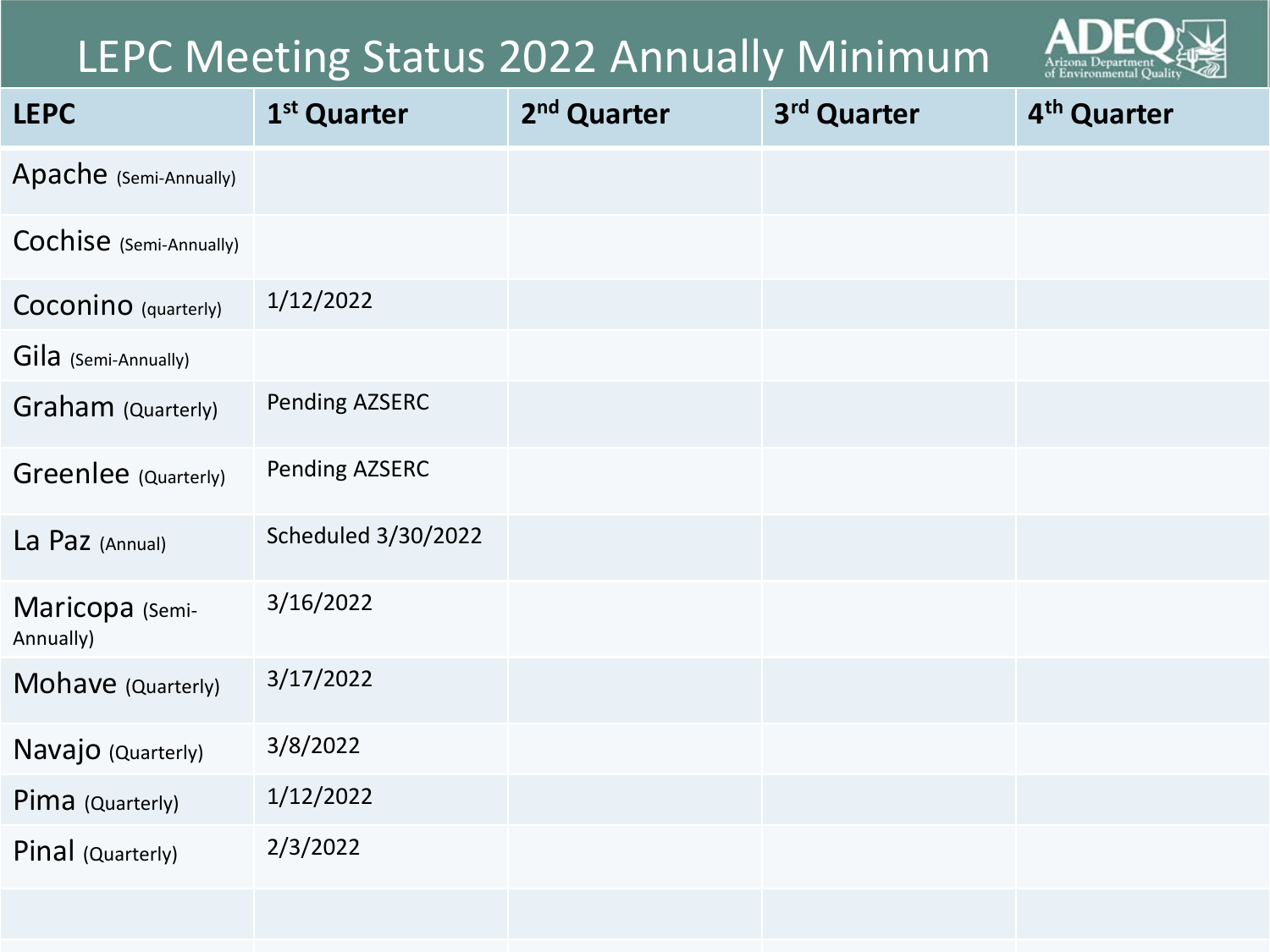#### LEPC Meeting Status 2022 Annually Minimum



| <b>LEPC</b>          | 1 <sup>st</sup> Quarter | 2 <sup>nd</sup> Quarter | 3rd Quarter | 4 <sup>th</sup> Quarter |
|----------------------|-------------------------|-------------------------|-------------|-------------------------|
| Santa Cruz (Annual)  | 2/17/2022               |                         |             |                         |
| Yavapai (Quarterly)  | 1/19/2022               |                         |             |                         |
| Yuma (Semi-Annually) | 2/10/2022               |                         |             |                         |
|                      |                         |                         |             |                         |
|                      |                         |                         |             |                         |
|                      |                         |                         |             |                         |
|                      |                         |                         |             |                         |
|                      |                         |                         |             |                         |
|                      |                         |                         |             |                         |
|                      |                         |                         |             |                         |
|                      |                         |                         |             |                         |
|                      |                         |                         |             |                         |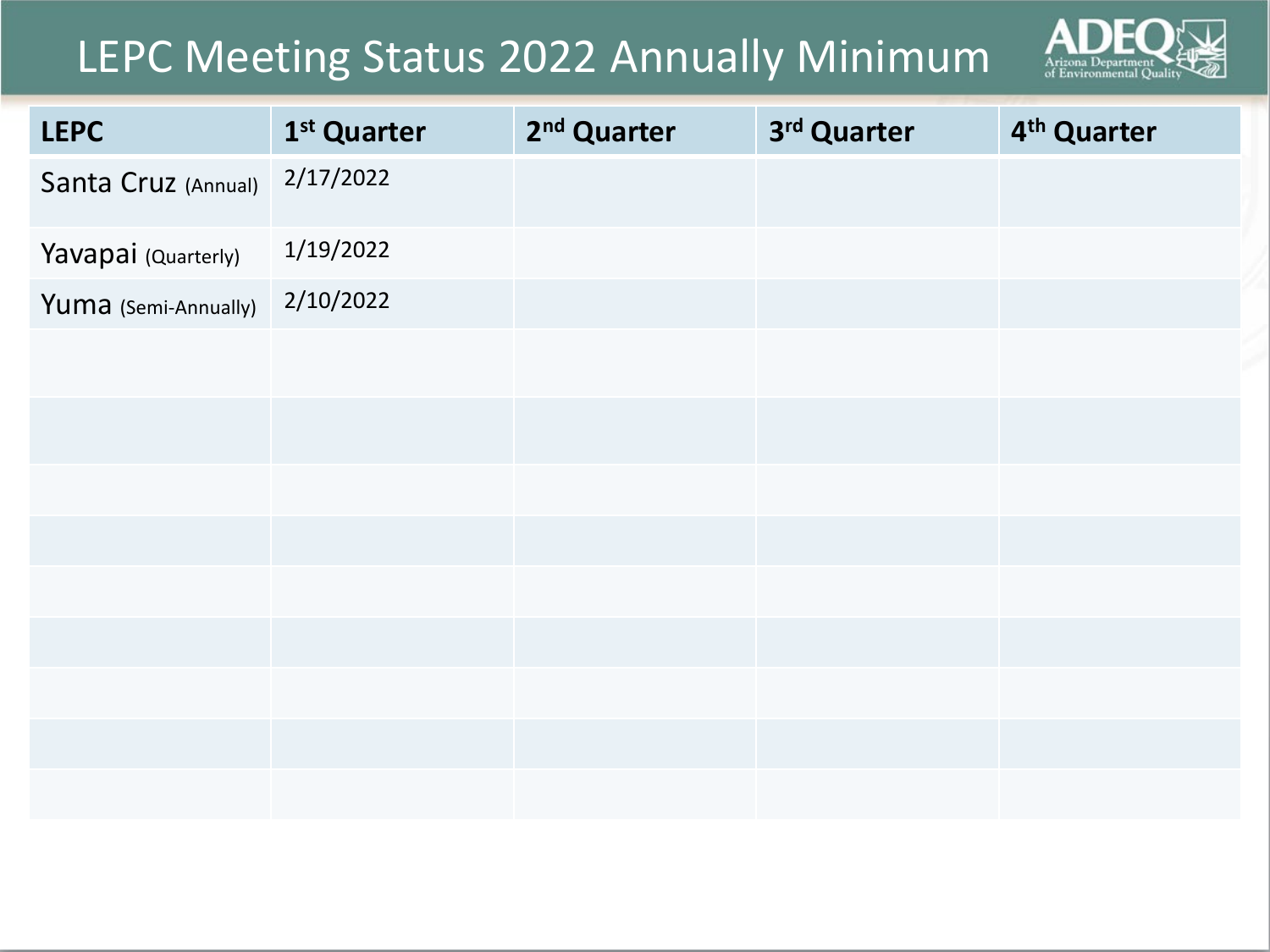## LEPC Biennial Exercise



| <b>LEPC</b> | 2021                     | 2022       | 2023       |
|-------------|--------------------------|------------|------------|
| Apache      | 12/2/2021                |            | <b>Due</b> |
| Cochise     |                          | <b>Due</b> |            |
| Coconino    | 1/13/2021                |            | <b>Due</b> |
| Gila        | 3/31/2021                |            | <b>Due</b> |
| Graham      | <b>Extension Granted</b> |            |            |
| Greenlee    | <b>Extension Granted</b> |            |            |
| La Paz      | 8/12/2021                |            | <b>Due</b> |
| Maricopa    | 11/18/2021               |            | Due        |
| Mohave      | 12/10/2021               |            | <b>Due</b> |
| Navajo      |                          | <b>Due</b> |            |
| Pima        | 12/20-22/2021            |            | <b>Due</b> |
| Pinal       |                          | <b>Due</b> |            |
| Santa Cruz  | 12/14/2021               |            | Due        |